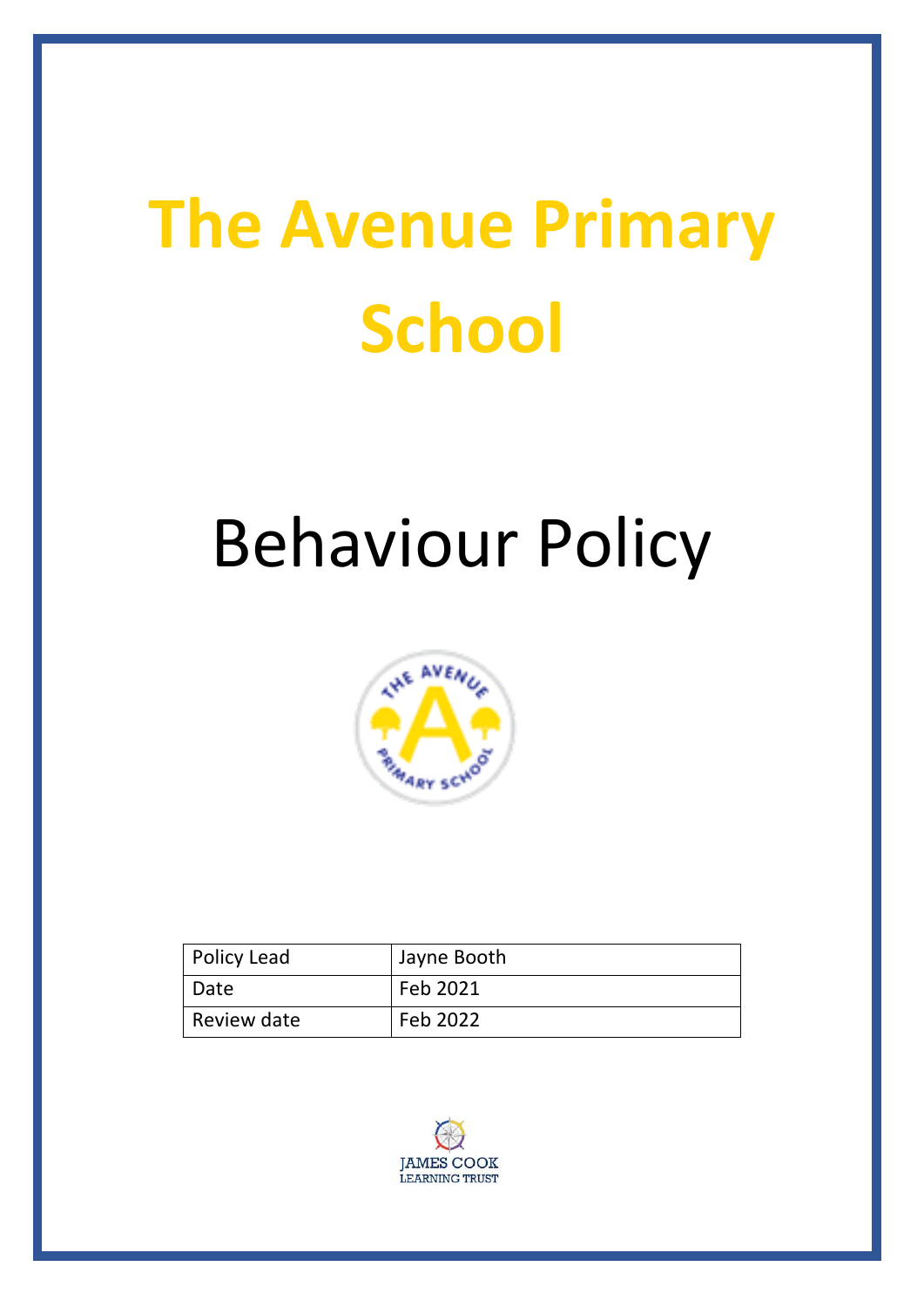#### **AIMS AND VALUES**

Our school places great value on mutual trust and respect for all. The Behaviour Policy is designed to support all members of the school community working together in a collaborative way. In turn, the school aims to provide an environment for learning in which everyone feels safe, secure and happy.

The aim of the policy is to promote a positive common purpose for helping everyone to learn effectively. Children should recognise the importance of the school community and in turn become increasingly responsible and independent members of the wider community outside the school.

The motto that underpins the ethos of our school is:

# *We learn, We grow, We shine*

#### **WHOLE SCHOOL GOLDEN RULES**

From ideas suggested by children and staff 'The Golden Rules' were formulated. It embodies the ethos and culture, which makes our school a safe and happy environment for everyone. All members of the school community are familiar with the rules and use them as a benchmark to promote positive behaviour.

# **The Golden Rules**

Do be kind Do not hurt people's feelings

# Do be gentle

Do not hurt anyone

# **Do work hard**

Do not waste your own, or other people's time

# **Do listen to people**

Do not interrupt

# **Do look after property**

Do not damage or waste resources

# Do be honest

Do not cover up the truth

# Do speak to people in a respectful way

Do not be rude or disrespectful

The 'Golden Rules' are displayed in all classrooms. This supports all children in the school knowing the standard of behaviour that is expected and, where there are incidents of inappropriate behaviour, the School Golden Rules and sanctions can be referred to.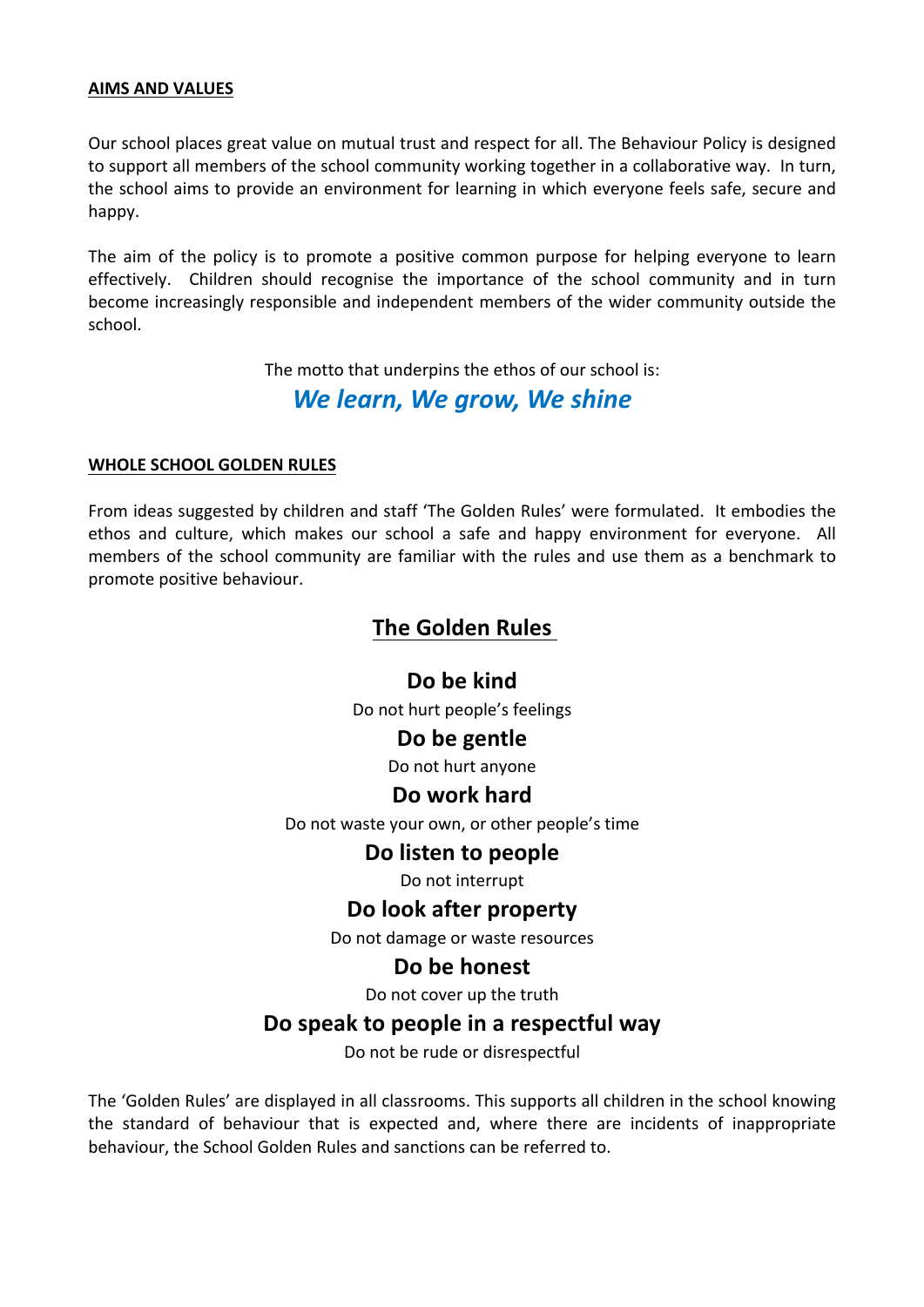#### **SENIOR LEADERSHIP TEAM**

It is the responsibility of the Senior Leadership Team to ensure that the School Behaviour Policy is implemented consistently throughout the school by all staff. They are to support staff in implementing the policy and provide advice and support in managing more challenging pupils, where appropriate.

#### **PROMOTING GOOD BEHAVIOUR**

- It is the responsibility of the class teacher to have high expectations in relation to behaviour and ensure that their class behaves responsibly at all times.
- The class teacher should ensure that the school rules are enforced consistently in class and that all children are treated fairly, with respect and understanding.
- Where behaviour in class is unacceptable, the teachers and teaching assistants are responsible for keeping accurate records on the class behaviour chart.
- Class teachers will liaise with the Head Teacher, Head of School and external agencies as necessary, to support and guide the progress of pupils' behaviour.

#### **REWARDS**

The children within the school are rewarded for positive behaviour whenever possible. These may include:

- $\bullet$  Staff verbally congratulating/praising children.
- Children being given Dojo points. These are entered into a prize draw during celebration assembly. The more Dojo points, the greater chance of winning  $-$  you have to be in it to win it! Excessive amounts of Dojo points should not be given at one time (up to 5).
- Children receiving stickers and certificates for good behaviour.
- Extra rewards
- Reading milestone awards (50, 100, 150 reads) child picks book of choice and certificate
- Star Writer certificate and gel pen or pencil.
- Times tables certificates.
- Being given positions of responsibility (Head boy/girl, prefects, buddies etc.)
- At the weekly celebration assembly, a child from each class will be nominated for 'Star of the Week' and awarded a badge and certificate. In order to be considered for this award. the following criteria must be met:
	- 100% attendance
	- No lates
	- Not to be on the behaviour chart that week
- All children in Years 1-6 enjoy 'Enrichment' on a Friday afternoon. This rewards children who behave well and abide by school rules. This time can be lost if children are regularly appearing on the class behaviour chart.

Whole school assemblies also feature examples of positive behaviour and rewards.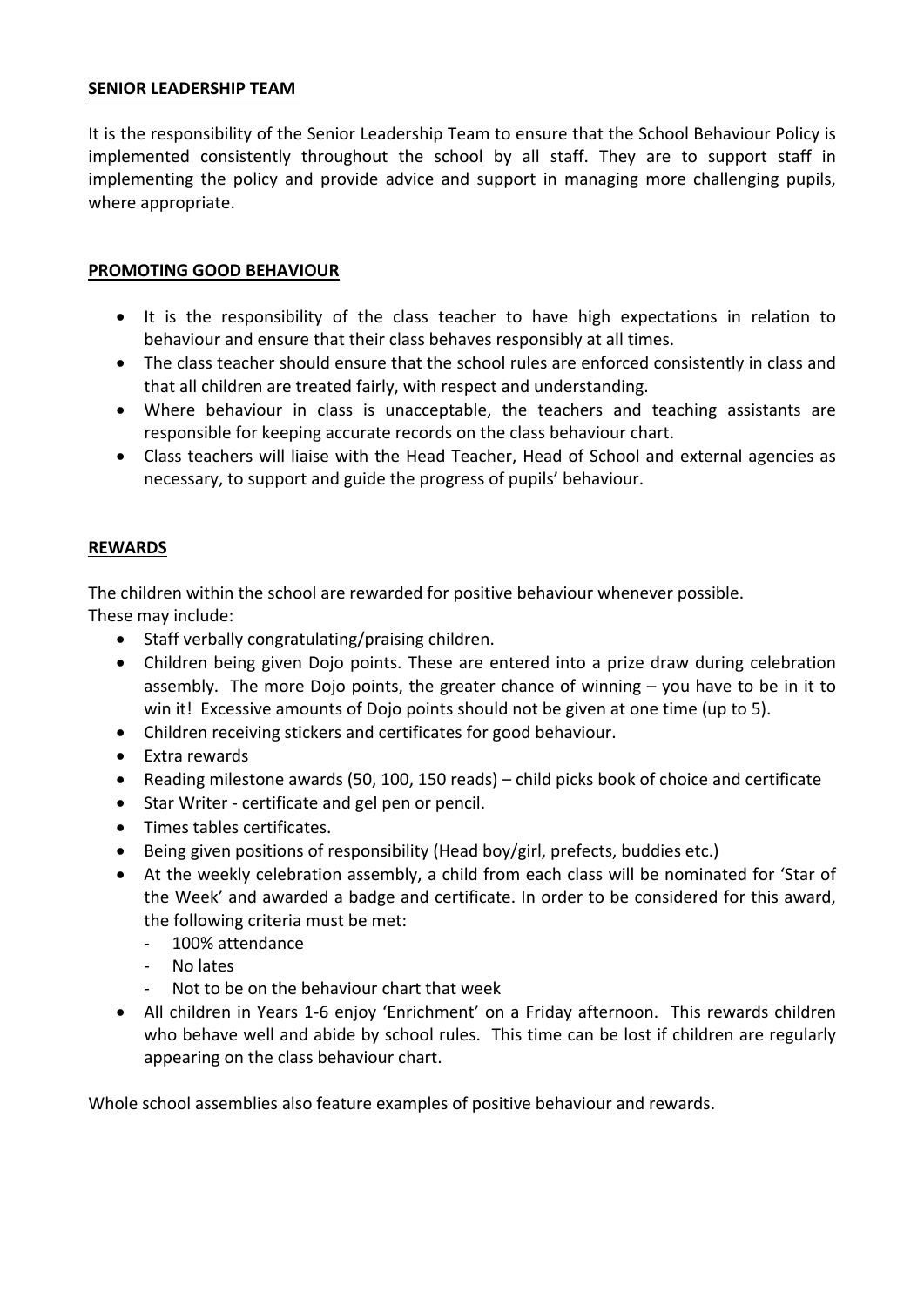#### **OUR BEHAVIOUR SYSTEM/ SANCTIONS**

Most children in our school behave in a consistently appropriate manner, but all communities need procedures to deal with situations when this is not the case.

- **Consistency** In order to be effective, our behaviour system must be understood and applied in a consistent manner by all the adults working with the children in the school. All staff must apply the procedures in the same way.
- Lunchtime supervisors **support** Teaching Assistants with behaviour management on the playground.
- Children are expected to show the same level of respect towards other adults in school e.g. lunchtime supervisors, kitchen staff, volunteers, supply staff etc.

Our school employs a **five-stage system,** which is followed by all staff when children choose not to follow the Golden Rules.

This is a progressive behaviour system where sanctions can be applied across both indoor and *outdoor areas (e.g. a child who has received a stage 2 indoors could then progress to a stage 3 outdoor for further inappropriate behaviour outside).*

| Indoor                                                                                                       | Outdoor                                                                                                                                                                                          |  |
|--------------------------------------------------------------------------------------------------------------|--------------------------------------------------------------------------------------------------------------------------------------------------------------------------------------------------|--|
| The children will initially be given a verbal reminder about the correct way to behave.                      |                                                                                                                                                                                                  |  |
| Stage 1 - Warning                                                                                            | <b>Stage 1 - Warning</b>                                                                                                                                                                         |  |
| The child will receive a verbal warning.                                                                     | The child will receive a verbal warning.                                                                                                                                                         |  |
| Stage 2 - Thinking Time                                                                                      | <b>Stage 2 - Thinking Time</b>                                                                                                                                                                   |  |
| The child will complete five minutes 'Thinking Time'                                                         | Five minutes on the wall or with a member of staff                                                                                                                                               |  |
| in their own class to continue with their work or                                                            | on duty.                                                                                                                                                                                         |  |
| copy out the Golden Rules.                                                                                   |                                                                                                                                                                                                  |  |
|                                                                                                              |                                                                                                                                                                                                  |  |
| Stage 3 - Time Out                                                                                           | <b>Stage 3 - Time Out</b>                                                                                                                                                                        |  |
| The child will complete fifteen minutes 'Time Out' in                                                        | <b>EYFS and KS1:</b> The remainder of break/lunch will be                                                                                                                                        |  |
| Miss Bytheway's room, completing their work.                                                                 | spent on the wall/with a member of staff and the<br>next outdoor session will be missed.                                                                                                         |  |
| Miss Bytheway will inform KS2 parents about an                                                               |                                                                                                                                                                                                  |  |
| instant stage 3 (via telephone)                                                                              | KS2: 'time out' in Miss Bytheway's room for the<br>remainder of break/lunch and the next outdoor<br>session. Staff to radio Miss Bytheway and then she<br>will collect pupils from the KS2 yard. |  |
|                                                                                                              |                                                                                                                                                                                                  |  |
|                                                                                                              | Miss Bytheway will inform KS2 parents about an                                                                                                                                                   |  |
|                                                                                                              | instant stage 3 (via telephone)                                                                                                                                                                  |  |
| Stage 4 - Isolation                                                                                          |                                                                                                                                                                                                  |  |
| The child will spend a full session (morning or afternoon) out of their classroom which will be co-ordinated |                                                                                                                                                                                                  |  |
| by the Head of School. A phone call home from the class teacher or a discussion with parents will take place |                                                                                                                                                                                                  |  |
| when children reach a Stage 4 isolation. Parents will also be informed in writing (Stage 4 letter).          |                                                                                                                                                                                                  |  |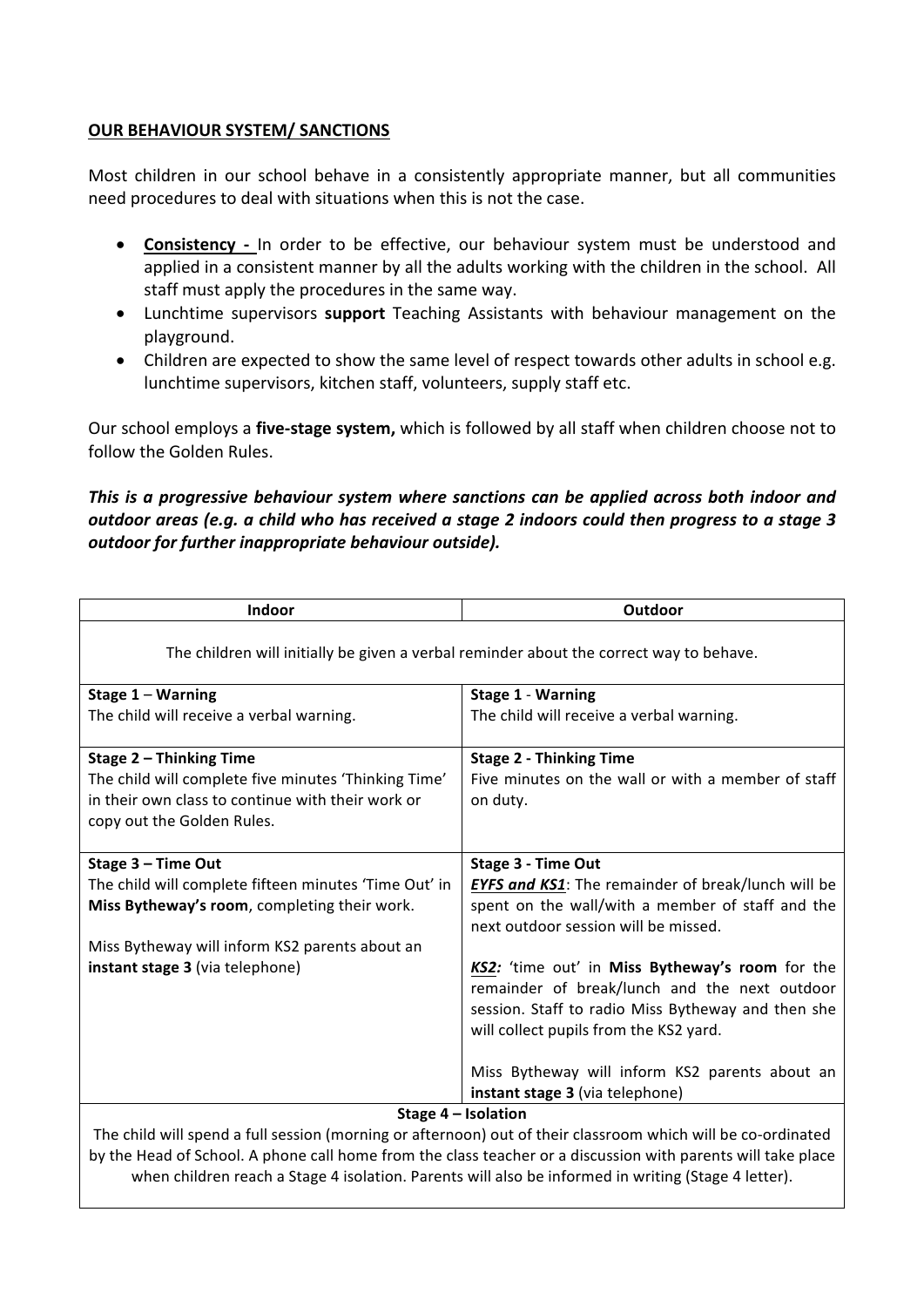#### Stage 5

The child will be sent to the Head of School. A phone call home from the Head of School or a discussion with parents will take place when children reach a Stage 5 isolation. Parents will also be informed in writing (Stage 5 letter). The child will spend the remainder of the day and at least the next full day isolated from their class.

Children who repeatedly display behaviour that is not tolerated on the yard will miss more than one outdoor session at the discretion of the class teacher / Head of School.

It is the collective responsibility of all staff to report behaviour incidents on CPoms. It is the responsibility of the member of staff deals who deals with the incident to log it on CPoms.

Stage 4 and 5 incidents will be logged on CPoms. If a stage 4 is reached during the afternoon, the letter will be sent via School Comms after school and the class teacher should explain this verbally to the parent at the end of the day what has happened.

Certain behaviours will result in immediate sanctions.

#### **Instant Stage 3**

Children can be moved directly to a Stage 3 when they have displayed a behaviour that is not tolerated in school. Here some examples of what this includes:

- $\triangleright$  Swearing / inappropriate language
- $\triangleright$  Hurting others e.g. hitting, kicking, slapping, strangling, spitting etc.
- $\triangleright$  Repeated defiance
- $\triangleright$  Intentional rudeness / disrespect
- $\triangleright$  Aggressive behaviour
- $\triangleright$  Intentionally damaging property
- $\triangleright$  Verbal threats or intimidation aimed at others
- $\triangleright$  Deliberate theft of other children's or staff's belongings e.g. stationary, clothing.

There may be other incidents that occur where staff use their professional judgement to issue this sanction.

#### • **Instant Stage 5**

This sanction will be used in a situation where a child's behaviour is considered **dangerous to** themselves or others or involves criminal behaviour. This decision will be made by the Head of School. Parents will be contacted immediately and asked to collect their child from school as soon as possible.

An Instant Stage 5 results in an exclusion for a number of days, which will be decided by the Head of School based on the nature of the child's behaviour.

If a child becomes a significant concern due to stage 5 behaviour, discussions will take place between the class teacher, Head of School, Head Teacher and Local Governing Body about moving forwards.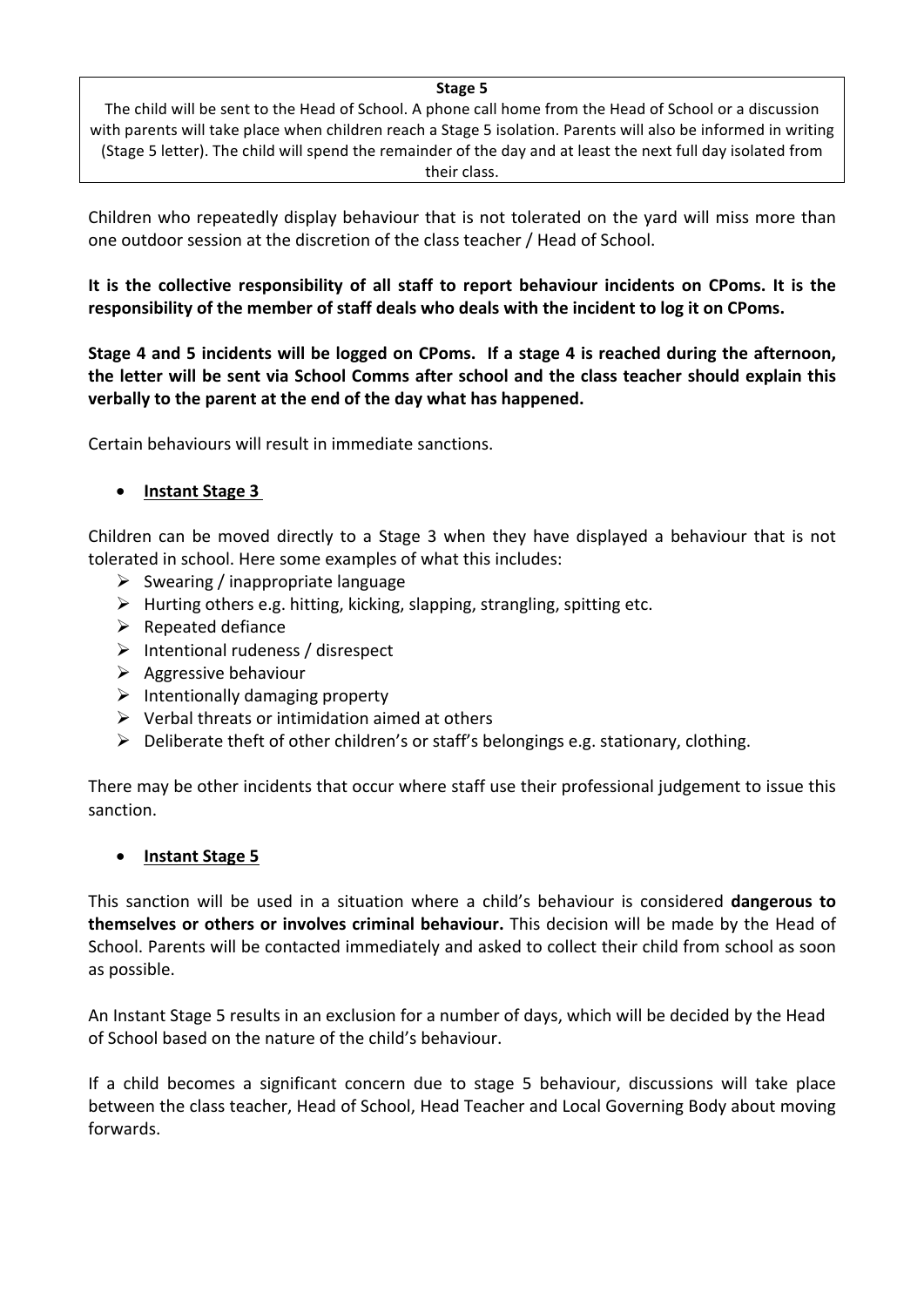#### • **Stage 4 Information**

A child on a Stage 3 (instant or progressive) who refuses to co-operate and correct their behaviour will progress to a Stage 4.

**A child who displays persistent low-level behaviour and progresses to Stage 4 due to this, will complete** their work in a time out area for the remainder of the session. The issue will be discussed with Mr Thomas, KS2 Leader/ Head of School and an appropriate location will be set for the time out period.

**If a child on an Instant Stage 3 progresses to a Stage 4, they will be in isolation for the remainder** of the day, and the following morning session (if the incident happens during the last hour of the day). This will be co-ordinated by the Head of School.

It is the responsibility of the class teacher to send work with the child. The child should be able to complete the work without support. It is the class teacher's responsibility to communicate with the Head of School to organise the isolation.

If the child fails to complete Stage 4 sensibly, they will move to Stage 5.

#### • Stage 5 Information

If a child gets **three Stage 4 sanctions** within half a term, they will automatically progress to a Stage 5, with a minimum of a one day isolation.

The child will be put on an **Individual Behaviour Record** and re-integrated into class at the discretion of the Head of School. The re-integration process could be gradual if the child is not ready to go back into class the following day. Parents will be informed by the Head of School if their child is given an Individual Behaviour Record. Children who have these records will report to the Head of School regularly throughout the week.

Individual behaviour records are matched to the age and needs of the child. They are used to target a particular behaviour. The day is broken down into manageable periods of time, again according to need.

#### **VISUAL AIDS**

We recognise that younger children and children with additional needs may require a visual stimulus to aid their understanding of our behaviour policy. To support this we have incorporated the use of 'yellow card' and 'red card' signals to act as a gentle transition into the whole school sanctions when a child is not following the school golden rules. The visual aids are used consistently through EYFS and when appropriate in other areas of school.

Initially a child will receive a verbal warning and will be reminded of the correct behaviour. If this continues, the child will be presented with a 'yellow card', which acts as a second visual reminder to change their behaviour.

If a child continues to not follow the school rules, they will be presented with a 'red card', which will signify that they have received a Stage 1.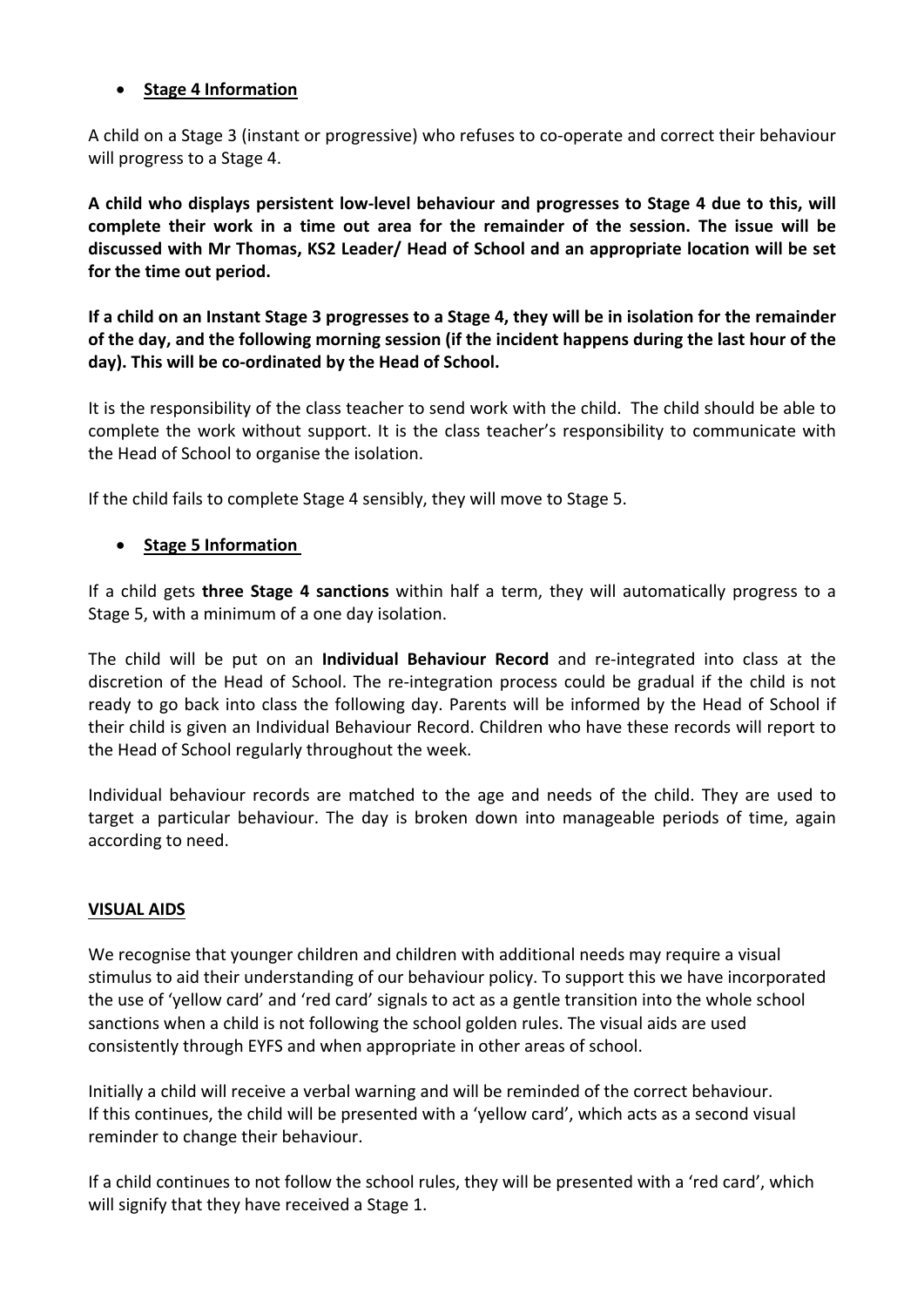#### **HAND SIGNALS**

For some children the usual verbal reminders of stages many not be effective. Hand signals allow staff to give non-verbal warnings, thinking time, time out and isolations to children without interrupting a lesson. This visual system is more appropriate for some pupils whose auditory processing is poor.

#### **ASSEMBLY**

Poor behaviour should not be tolerated. Teachers should try and catch the child's eye and remind them of the expected behaviour. If the behaviour continues, then the child should be moved to sit with an adult. If the poor behaviour continues, then the teacher should warn the child that they will be removed if they fail to correct their behaviour. Teachers /Teaching Assistants must use the behaviour chart during assembly time e.g. Stage 1 if a child needs a reminder to sit quietly. Assembly is a quiet, reflective time. Any behaviour management should be done as quietly and discreetly as possible.

#### LOSING ENRICHMENT TIME

Children will lose their entitlement to 'Enrichment' if they regularly appear on the behaviour chart. Enrichment time (one hour) is lost if children receive a **Stage 3 or more** on any single day, have with a cumulative total of 8 or more behaviour points across the week, or are involved in a particularly serious incident. This is decided by class teachers. All children who miss 'Enrichment' are supervised and spoken to by the Head of School during their session away from their peers. 'Enrichment' is highly regarded by the children and they try really hard not to lose this special time. Children will copy out the golden rules when they miss 'Enrichment'.

#### **PASTORAL LEAD**

Miss Bytheway is our Pastoral Lead in school. Children who are having friendship issues, ongoing behaviour issues, or need emotional support for different reasons, check in with Miss Bytheway on a regular basis. Miss Bytheway supports KS2 staff with behaviour at break time and lunchtime on a daily basis.

#### **GENERAL SCHOOL EXPECTATIONS**

- All children are expected to wear full uniform and sensible black school shoes.
- Wearing jewellery in the school can place children at risk of injury. Only small stud earrings and watches may be worn and are the full responsibility of the pupil. The school will take no responsibility for any loss or damage to jewellery.
- No iewellery should be worn during PE lessons. Children should be able to remove stud earrings themselves for PE and other activities where this is required.
- Children should not wear make-up or nail varnish. In the event of an accident, make-up or nail varnish can slow down diagnosis and treatment.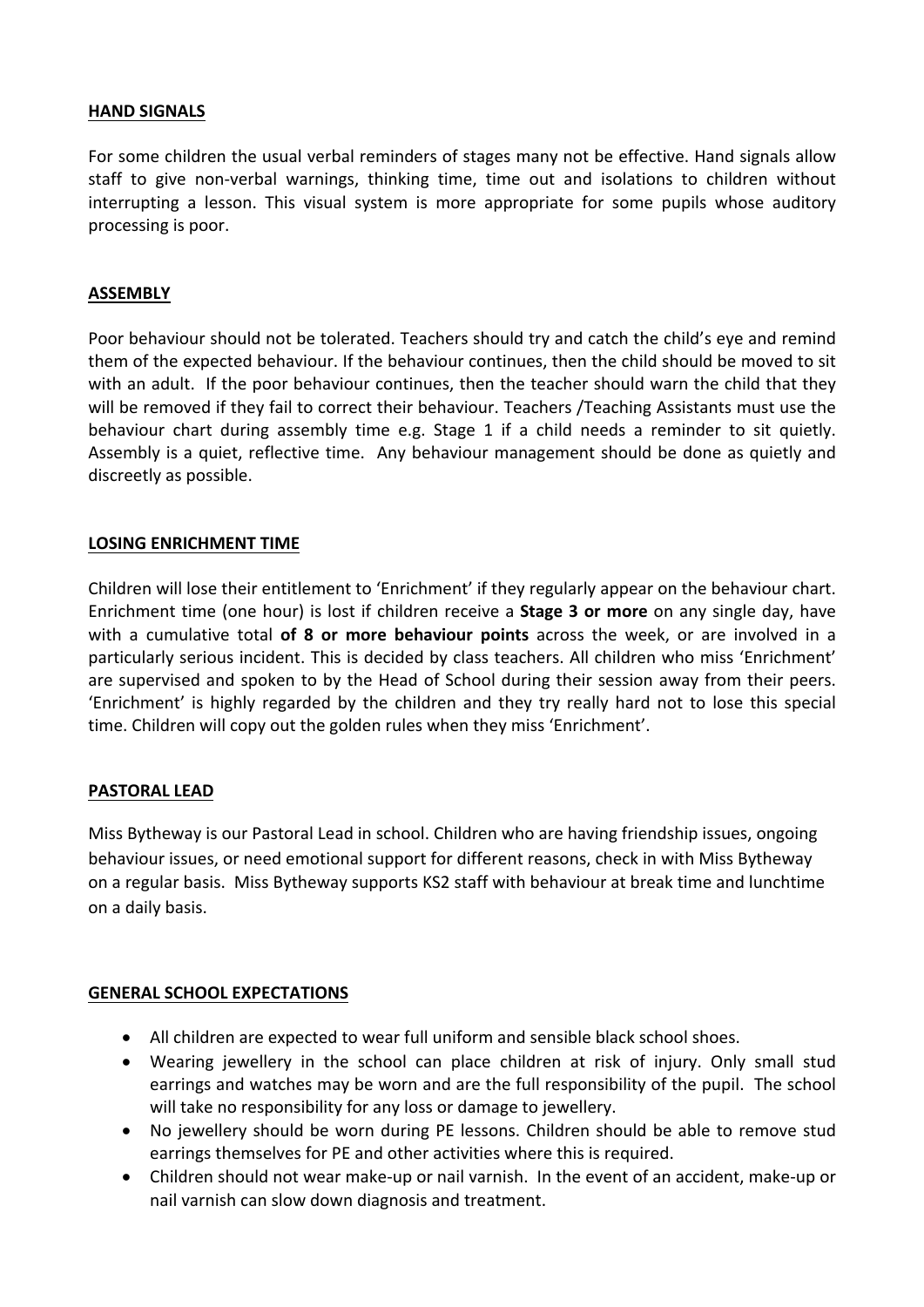- No money, other than for authorised reasons (e.g. lunch money, trip money, charity donations etc.) should be brought into school.
- Mobile phones, brought for safety reasons, should remain switched off throughout the school day. Phones should be handed in at the school office first thing in the morning and collected at the end of the day.
- Sweets and chocolate should not be brought into school, unless for a birthday/treat. If this is the case, they should be given to the class teacher for safe keeping until the end of the day.

#### **CONFISCATION**

Staff have the right to confiscate any inappropriate items brought into school. This policy states what children are not allowed in school (see above). Any unpermitted items may be confiscated. Confiscated items will be returned to parents if it is appropriate to do so.

#### **SEARCHING PUPILS**

The Head Teacher and Head of School can authorise the search of pupils and their possessions, without consent, if there are reasonable grounds to do so. Teachers can instruct pupils to empty their pockets and belongings.

#### **FORCE TO CONTROL OR RESTRAIN**

Members of staff will always use de-escalation techniques to resolve a situation to prevent this course of action.

Trained members of staff can use reasonable force to restrain pupils if:

- There is danger of them hurting themselves or others
- They are committing a criminal offence
- They are causing deliberate and significant damage to property
- They are causing serious disruption to others (e.g. whole class lessons unable to continue)

Where restraint has to be used to manage children, incidents are recorded on CPoms. These actions, when taken, are in line with government guidelines on the restraint of children.

Where there is potential danger or risk to the personal safety of staff and/ or pupils, the Police will be called.

#### **HATE CRIME**

*Verbal abuse (including through technology)* or physical assault, due to a person's race, religion, sexual orientation, disability, or because they are transgender.

Any 'hate' incidents happening in school are taken seriously and reported to the Head of School / Head Teacher. They are also recorded on CPoms.